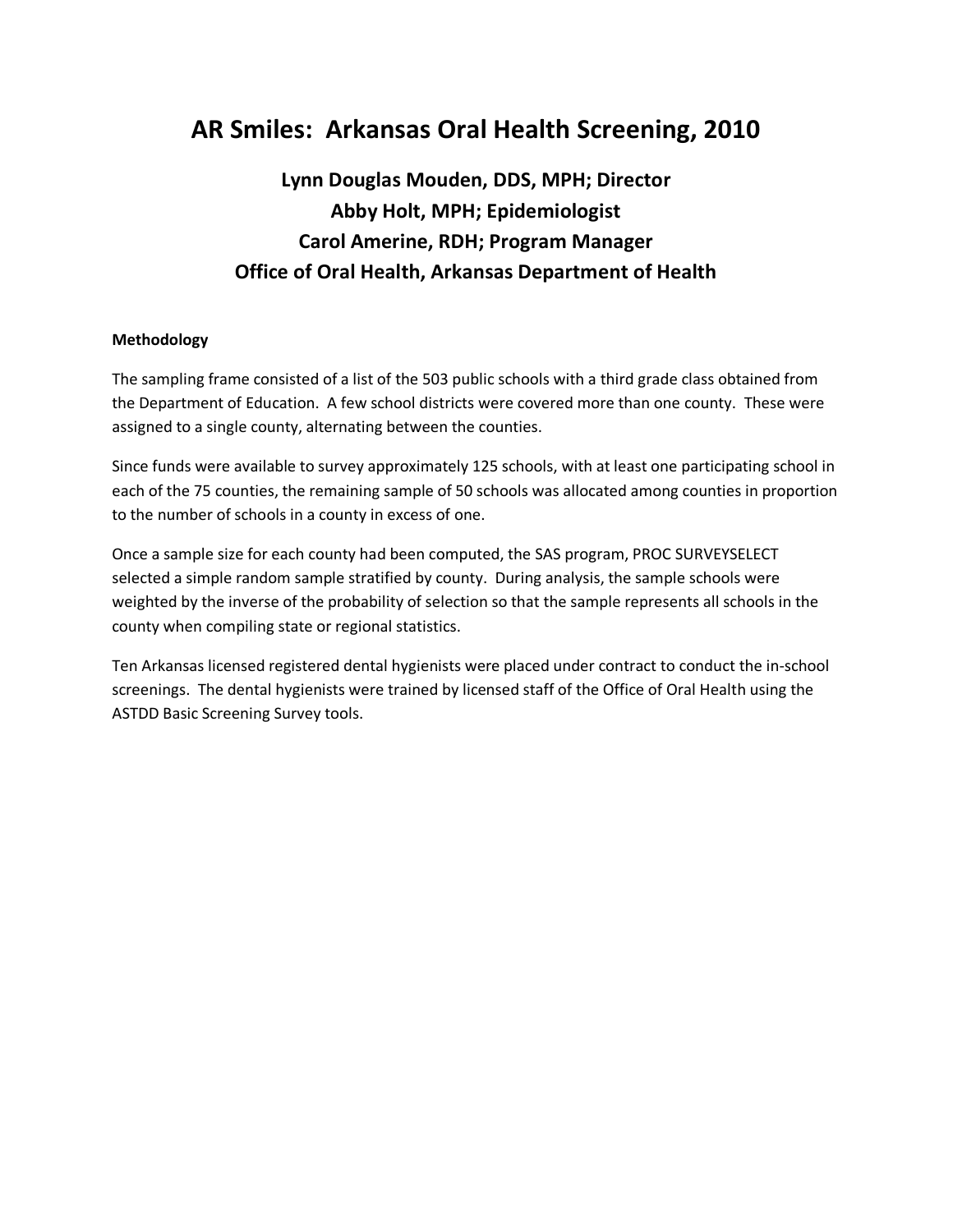## **Results**

## Participant Demographics

A total of 4,239 3<sup>rd</sup> graders participated in the 2010 Arkansas oral health screenings. Schools from each of Arkansas' 75 counties were included. The data were weighted to accurately represent the student population in each school.

- Of those who participated, 50% were female and 50% were male.
- There was little age variation. Among the  $3^{rd}$  graders screened, 42% were 8 years of age, 52% were 9 years of age, and 6% were 10 years of age.
- Among race and ethnic backgrounds reported, 64% were white, 25% were black, and 11% were Hispanic.

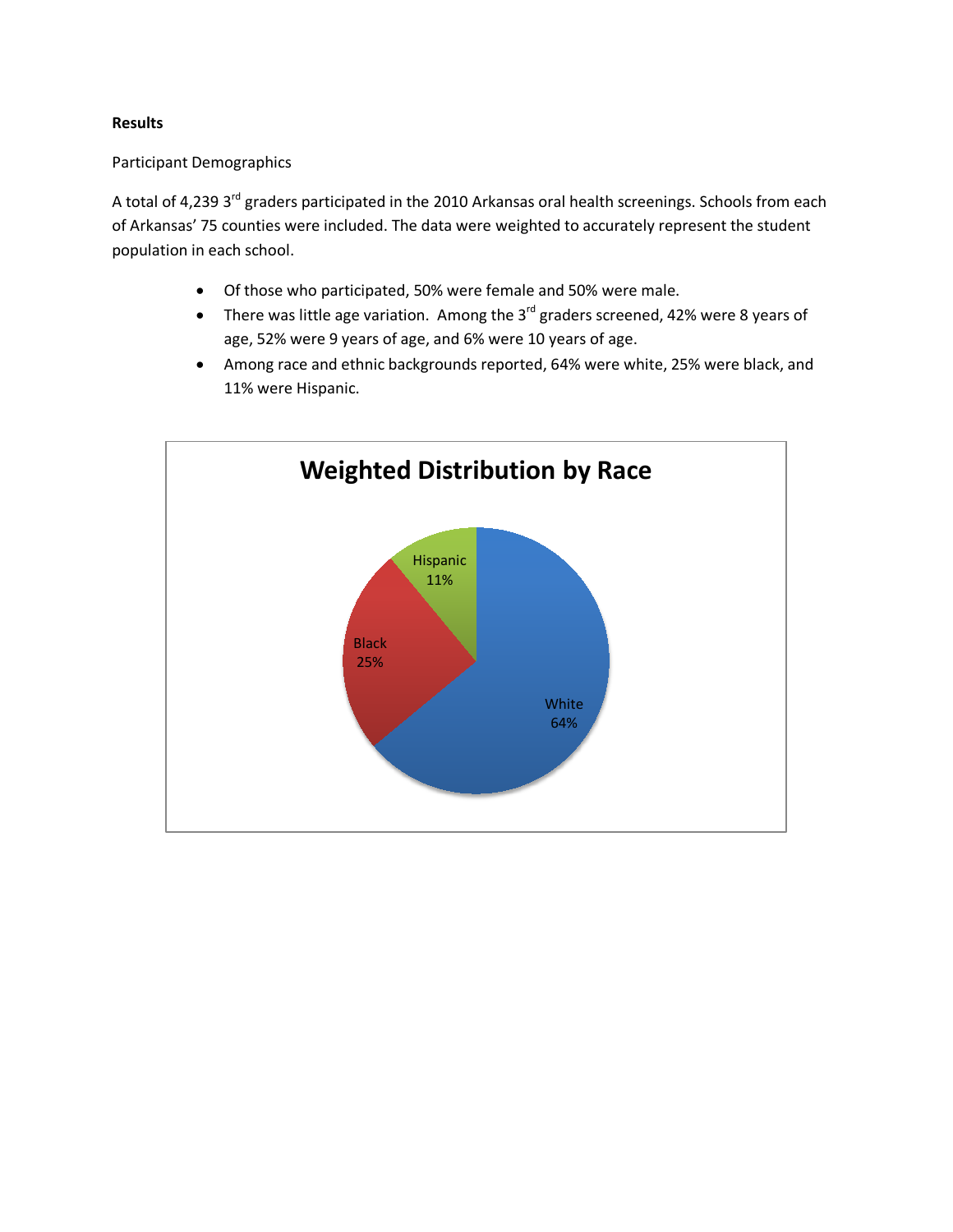# 2010 Unweighted Oral Health Screening County Participation Map

This map represents the number of  $3^{rd}$  grade students who participated in the screening from each of Arkansas' counties.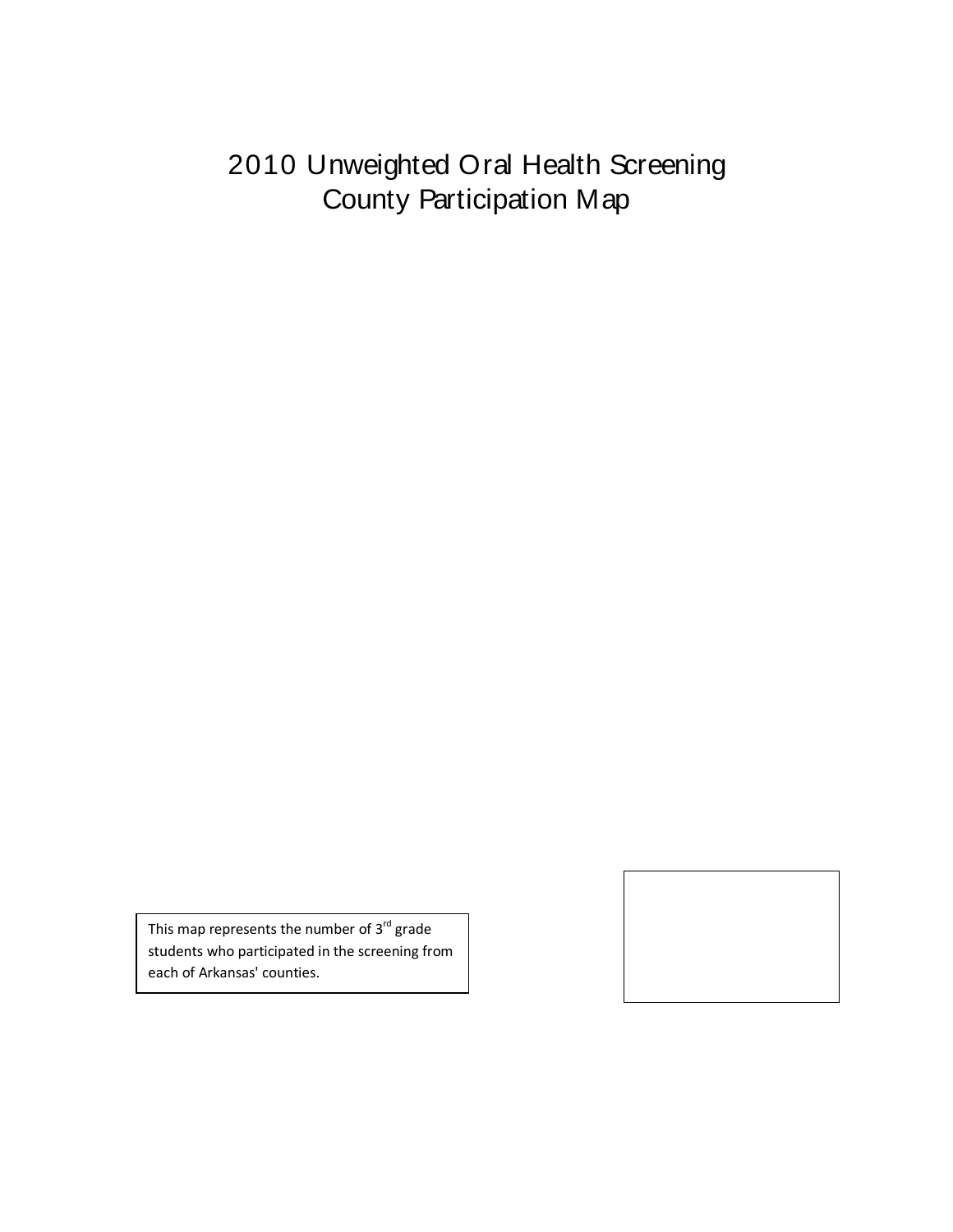#### **Caries Experience**

*Evidence of current or previous dental caries, or current decay or any filings or missing teeth due to decay.*

• 64% of screened 3<sup>rd</sup> graders in Arkansas had evidence of previous or current dental caries in 2010. In 2003, 67% of 3<sup>rd</sup> graders screened had evidence of caries experience. The 2010 target for the U.S. is 42%.

|                          | <b>AR Screening</b><br>2003,<br>unweighted? <sup>1</sup><br>$(N=7,138)$ | <b>AR Screening</b><br>2010, weighted<br>$(N = 4, 239)$ | U.S. Target $2010^2$ |
|--------------------------|-------------------------------------------------------------------------|---------------------------------------------------------|----------------------|
| <b>Caries Experience</b> | 67%                                                                     | 64%                                                     | 42%                  |

• Among the participants screened in 2010, there was no significant difference in the distribution of dental caries by race. The weighted proportion of  $3<sup>rd</sup>$  graders with evidence of dental caries was 61% among whites, 69% among blacks, and 68.6% among Hispanics.

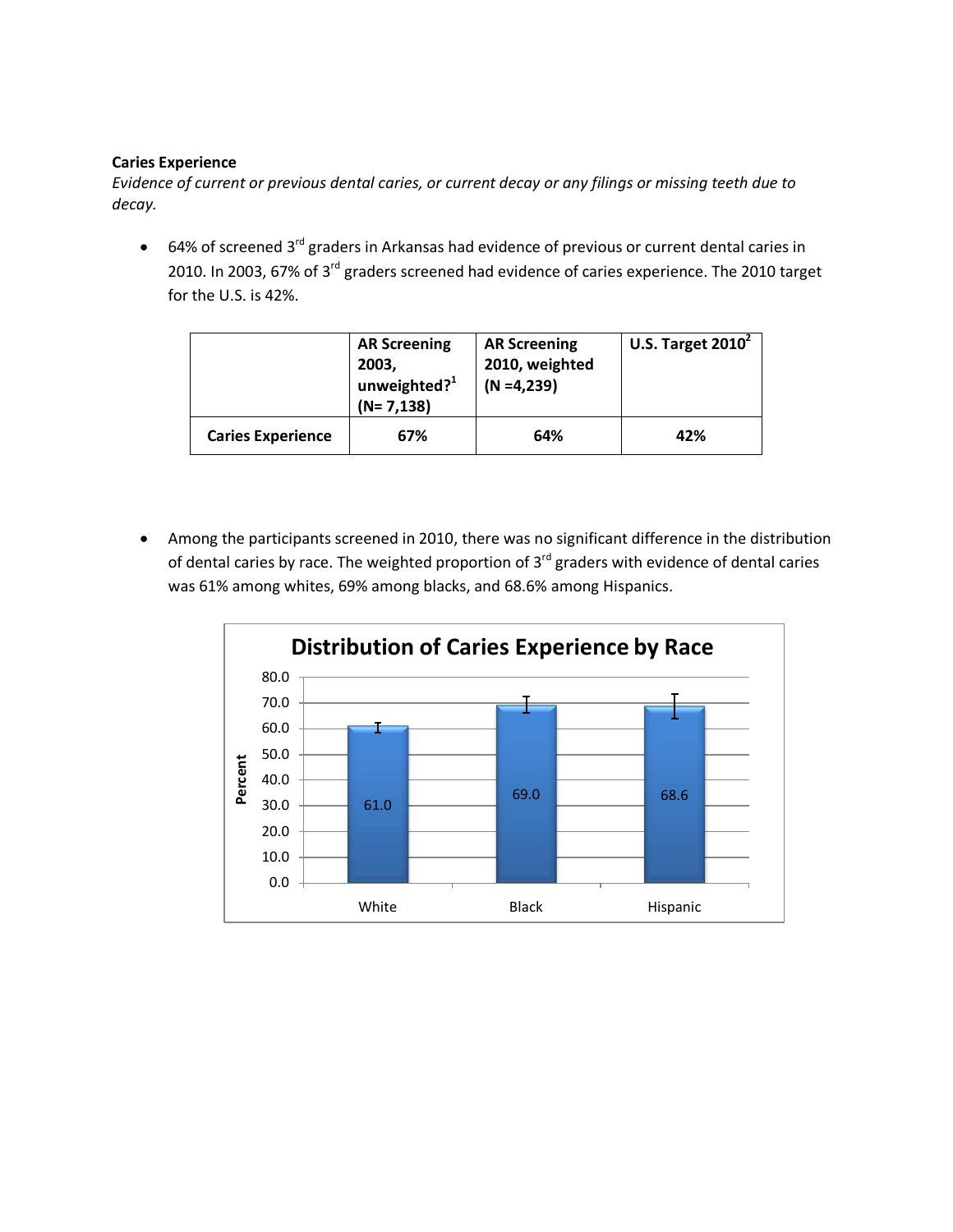• The weighted proportion of Arkansas  $3^{rd}$  grade students in the Southeast public health region were more likely to have evidence of current or previous dental caries than students in any other region.

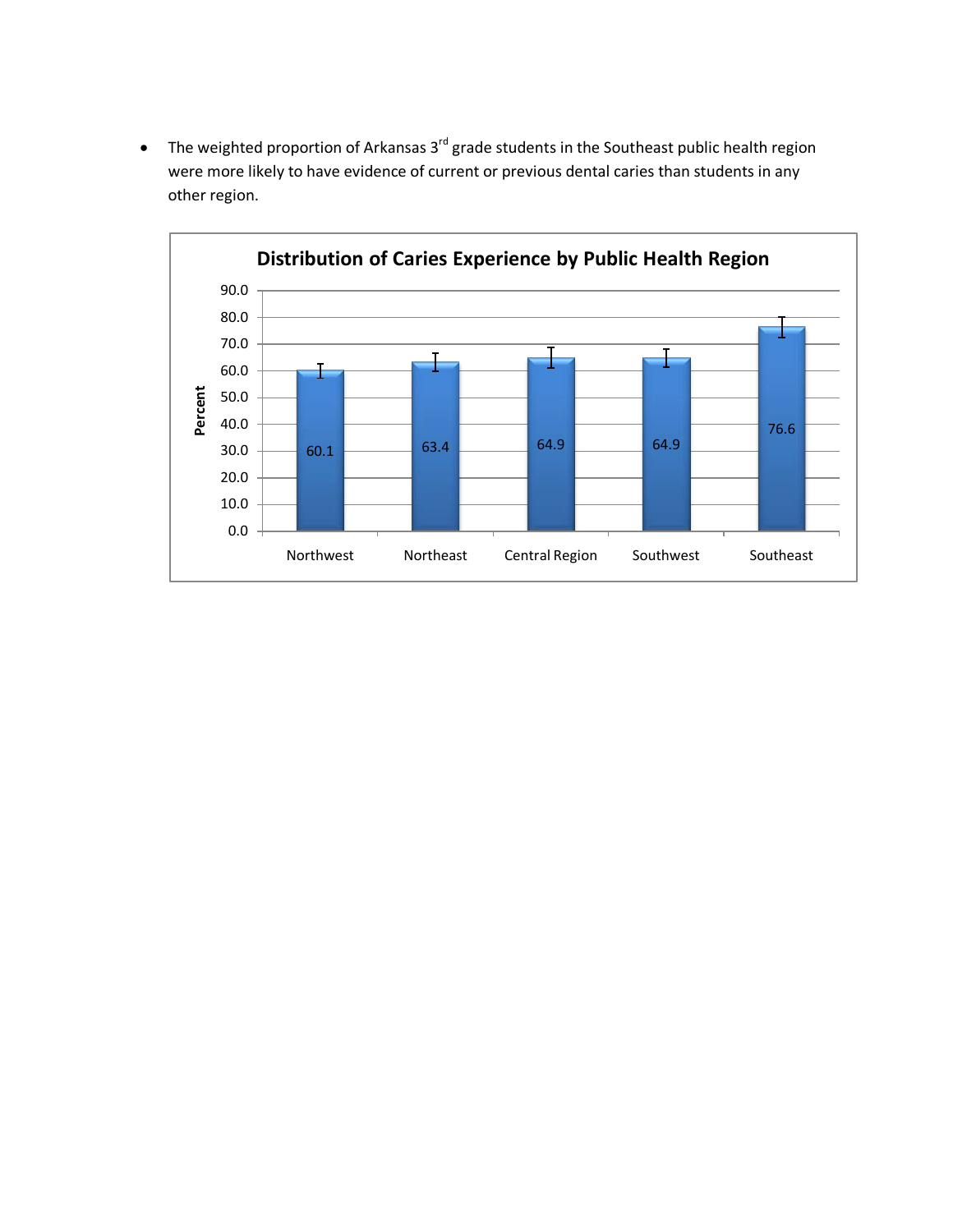#### **Untreated Caries**

*The presence or absence of untreated caries, or dental caries present in the primary or permanent teeth.*

• 29% of screened Arkansas  $3^{rd}$  graders had untreated dental caries in 2010. In 2003, 31% of screened students had untreated caries. The 2010 target for the U.S. is 21%.

|                         | <b>AR Screening</b><br>2003,<br>unweighted<br>$(N=7,138)$ | <b>AR Screening</b><br>2010, weighted<br>$(N = 4, 239)$ | <b>U.S. Target 2010</b> |
|-------------------------|-----------------------------------------------------------|---------------------------------------------------------|-------------------------|
| <b>Untreated Caries</b> | 31%                                                       | 29%                                                     | 21%                     |

• There was a difference in students with untreated caries by race. Arkansas black  $3^{rd}$  graders were more likely than their white counterparts to have untreated caries, (34.1% and 26.0%, respectively). There was no difference in untreated caries found between Hispanics and the other race groups.

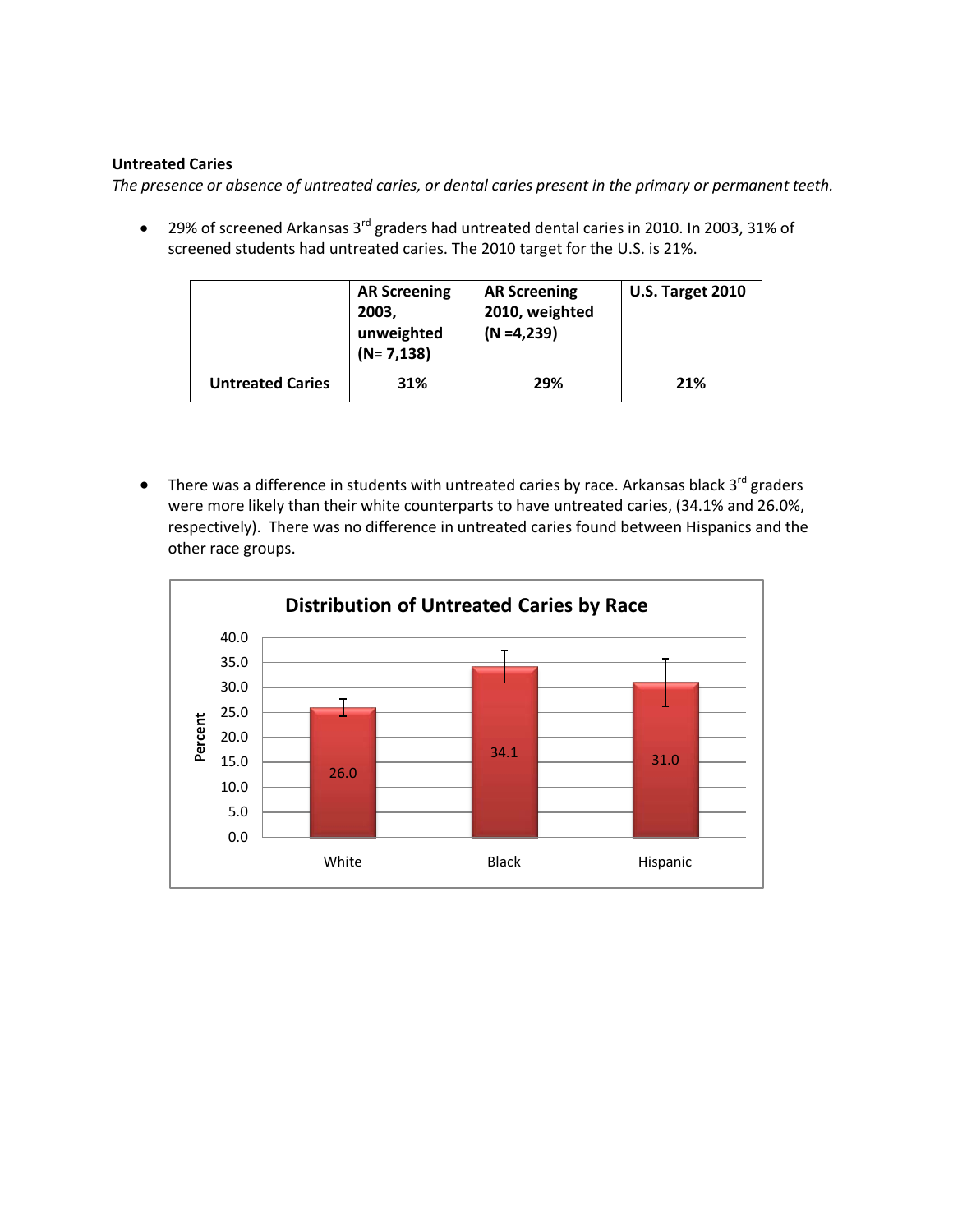• There was also a difference in students with untreated caries by public health region. The weighted proportion of Arkansas 3<sup>rd</sup> graders in the Southwest and Southeast regions were more likely than students in the Central, Northeast, and Northwest region to have untreated caries. Students in the Central region were less likely to have untreated caries than any other regions.

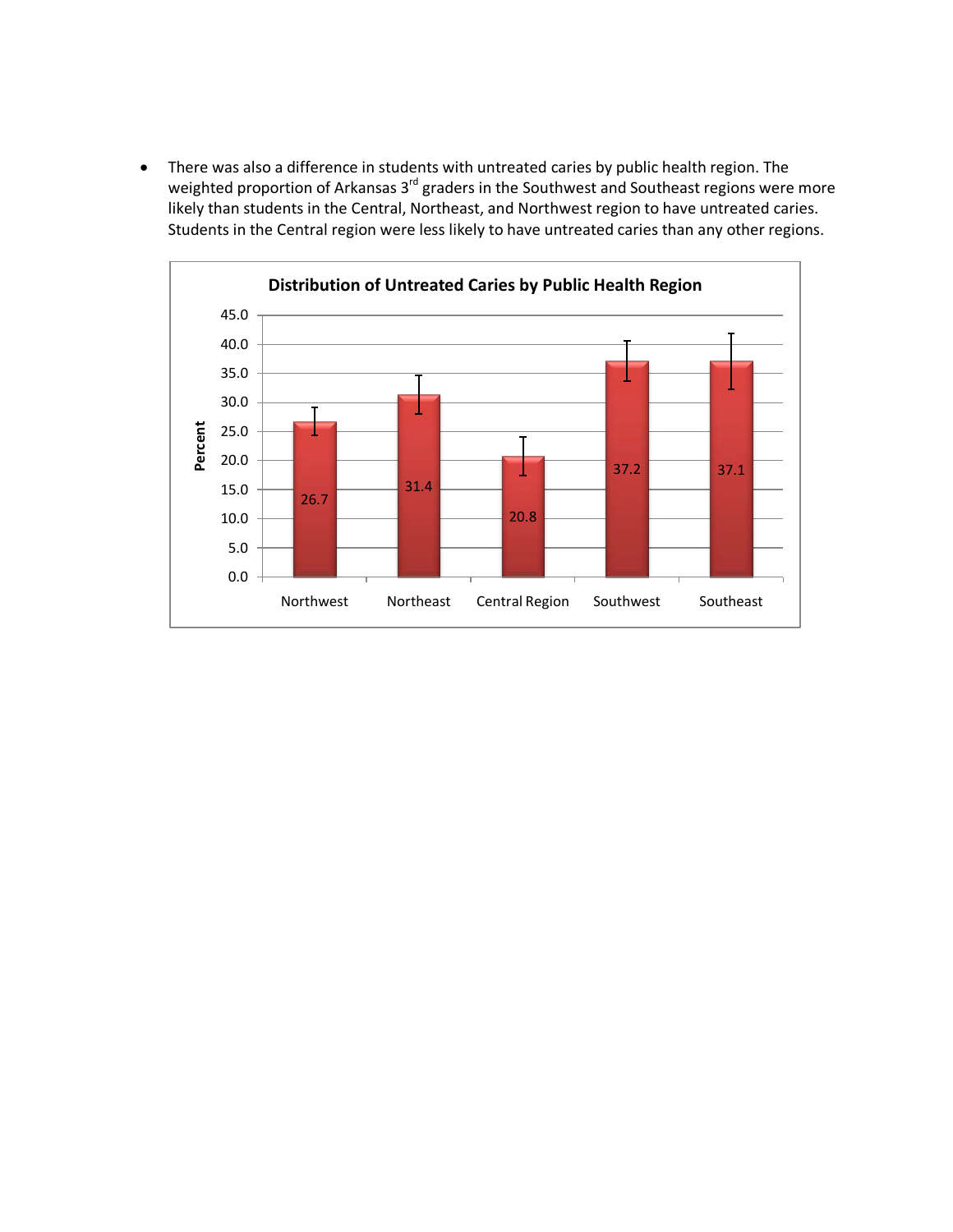#### **Dental Sealants**

*The presence or absence of dental sealants on one or more tooth surfaces.* 

• 27% of Arkansas 3<sup>rd</sup> graders screened in 2010 had dental sealants on one or more tooth surfaces. In 1999, 23% of students screened had sealants, and in 2003, only 15% of students screened had evidence of sealants. The 2010 target in the U.S. is 50%.

|                        | <b>AR Screening</b><br>1999.<br>unweighted<br>$(N=275)^3$ | <b>AR Screening</b><br>2003,<br>unweighted<br>$(N=7,138)$ | <b>AR Screening</b><br>2010, weighted<br>$(N = 4, 239)$ | <b>U.S. Target</b><br>$2010^2$ |
|------------------------|-----------------------------------------------------------|-----------------------------------------------------------|---------------------------------------------------------|--------------------------------|
| <b>Dental Sealants</b> | 23%                                                       | 15%                                                       | 27%                                                     | 50%                            |

• There was a difference in sealant prevalence by race. Black Arkansas  $3<sup>rd</sup>$  graders were less likely to have dental sealants on their teeth than white and Hispanic 3<sup>rd</sup> graders, (17.0% versus 30.7%) and 27.5%, respectively).

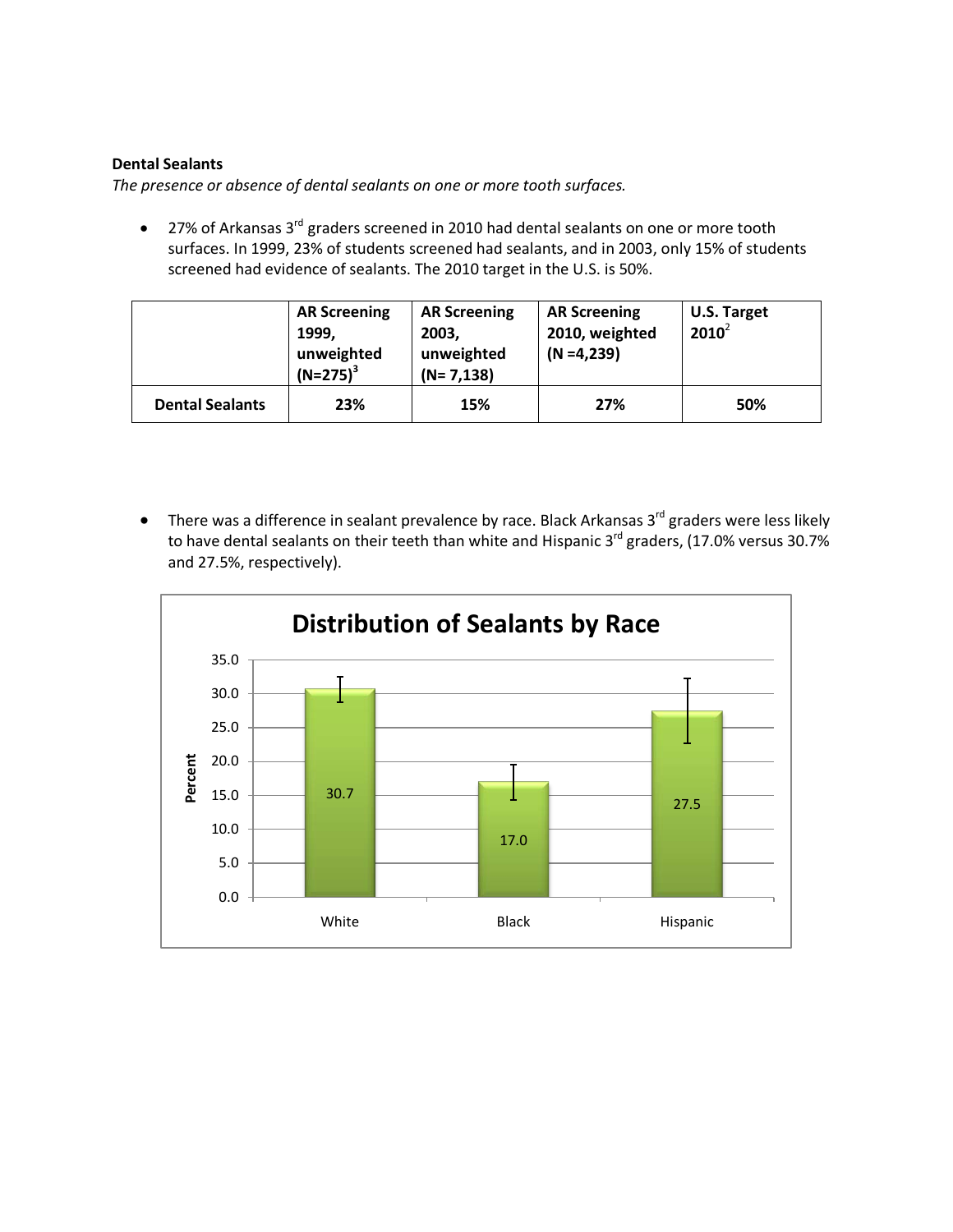• The weighted proportion of Arkansas 3<sup>rd</sup> graders in the Central, Southwest, and Southeast regions were less likely to have sealants on one or more molars than those in the Northeast and Northwest regions. Furthermore, student participants in the Northwest public health region were more likely to have dental sealants than students in any other region in the state.

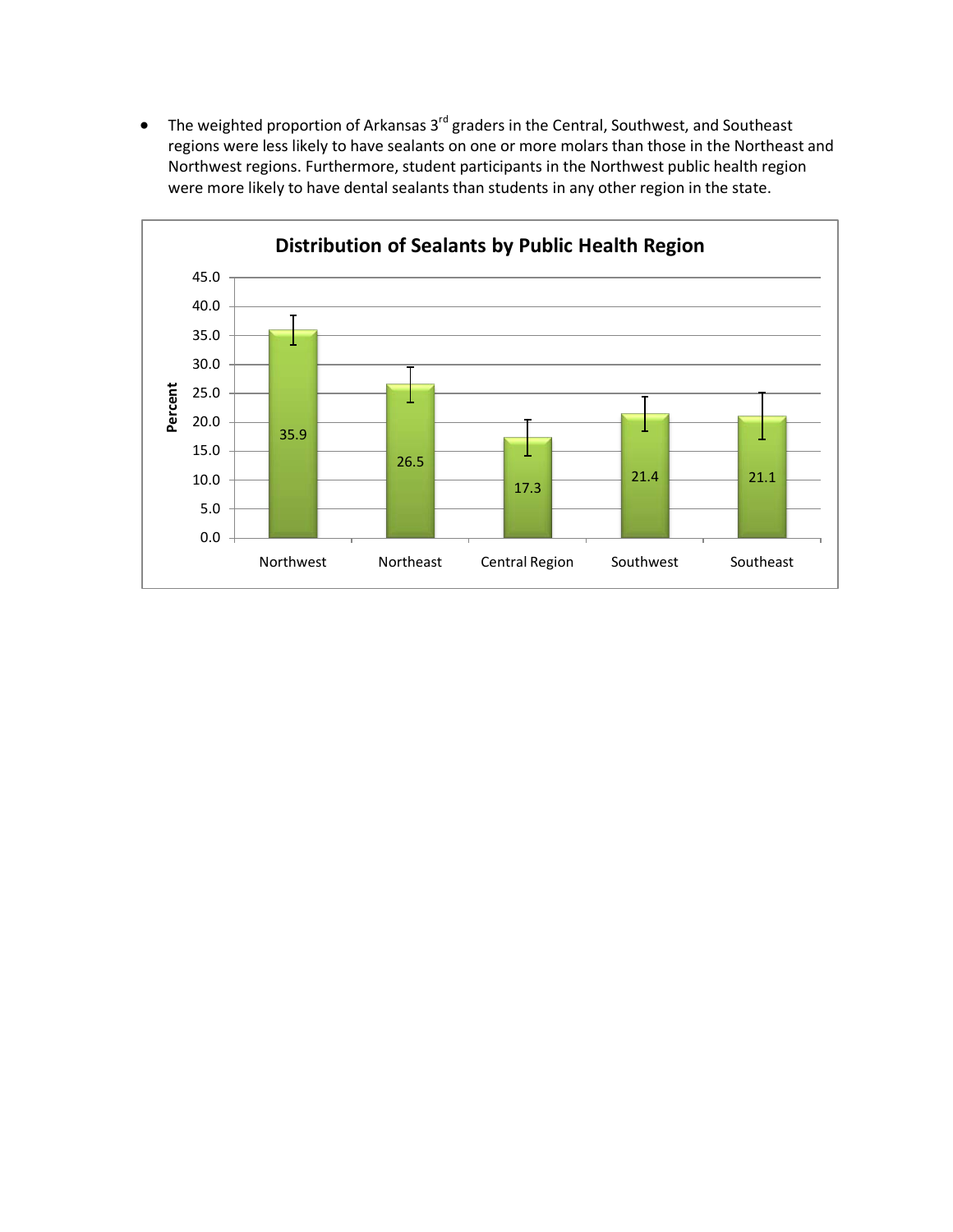#### **Referral for Care**

*Routine or urgent care recommended by dental health care provider.*

• Of those screened 3<sup>rd</sup> graders in 2010, 27% were referred for routine dental care and 4% were referred for urgent care.



• 31% of screened Arkansas 3rd graders were referred for routine or urgent dental care. In 2003, 27% of students were referred for additional routine or urgent treatment. In 1999, 52% of the students screened were referred for further care.

|                                                         | <b>AR Screening</b><br>1999,<br>unweighted<br>$(N=275)$ | <b>AR Screening</b><br>2003,<br>unweighted<br>$(N=7,138)$ | <b>AR Screening</b><br>2010, weighted<br>$(N = 4, 239)$ |
|---------------------------------------------------------|---------------------------------------------------------|-----------------------------------------------------------|---------------------------------------------------------|
| <b>Referred for</b><br>routine or urgent<br>dental care | 52%                                                     | 27%                                                       | 31%                                                     |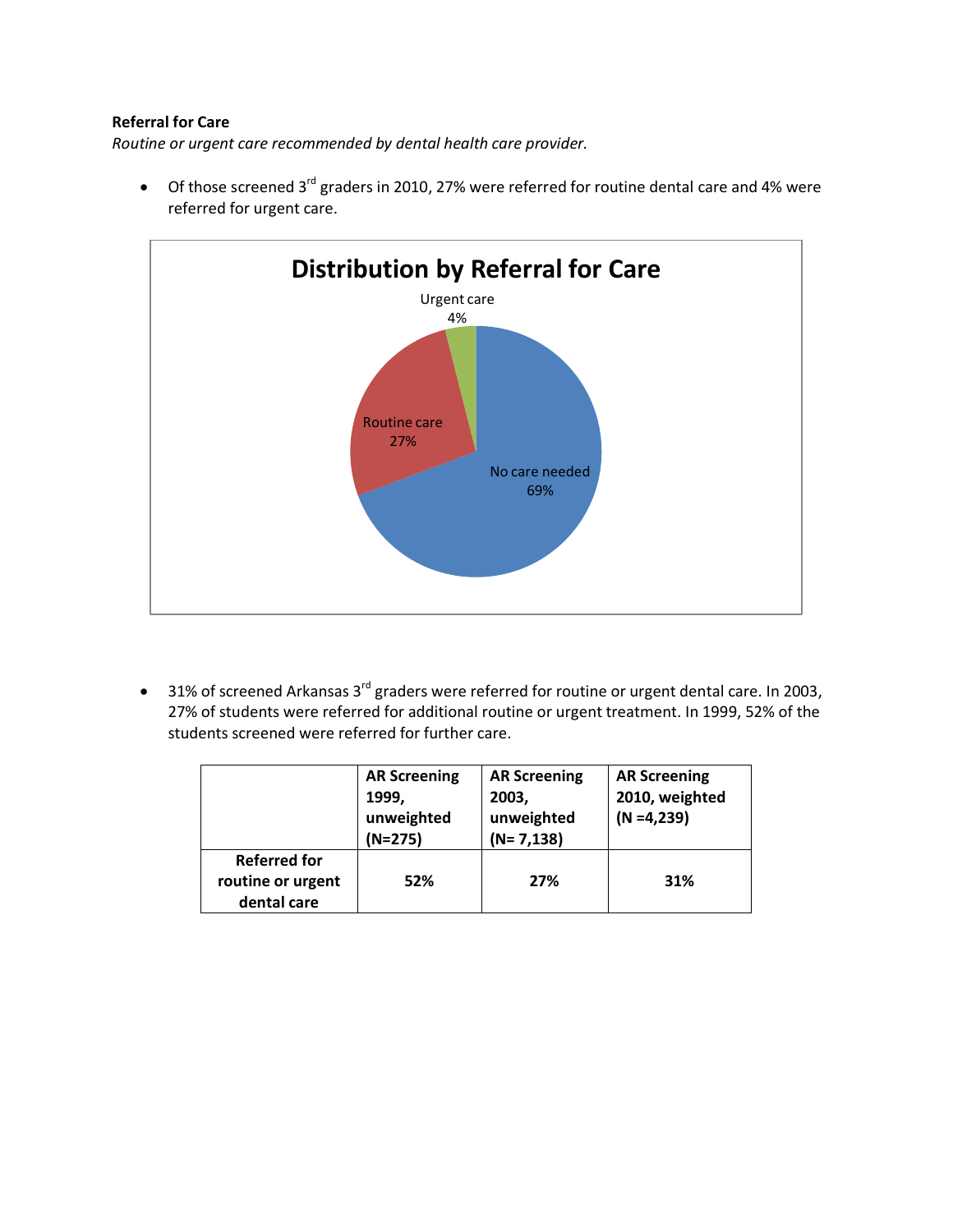

• There was no significant difference in the types of oral health referrals by race.

• Arkansas  $3^{rd}$  graders in the Central region were less likely to be referred for routine oral health care than any other region, and more likely referred for urgent care than the Southeast, Northeast, and Northwest regions. The Southeast region was less likely to be referred for urgent care than any other region.